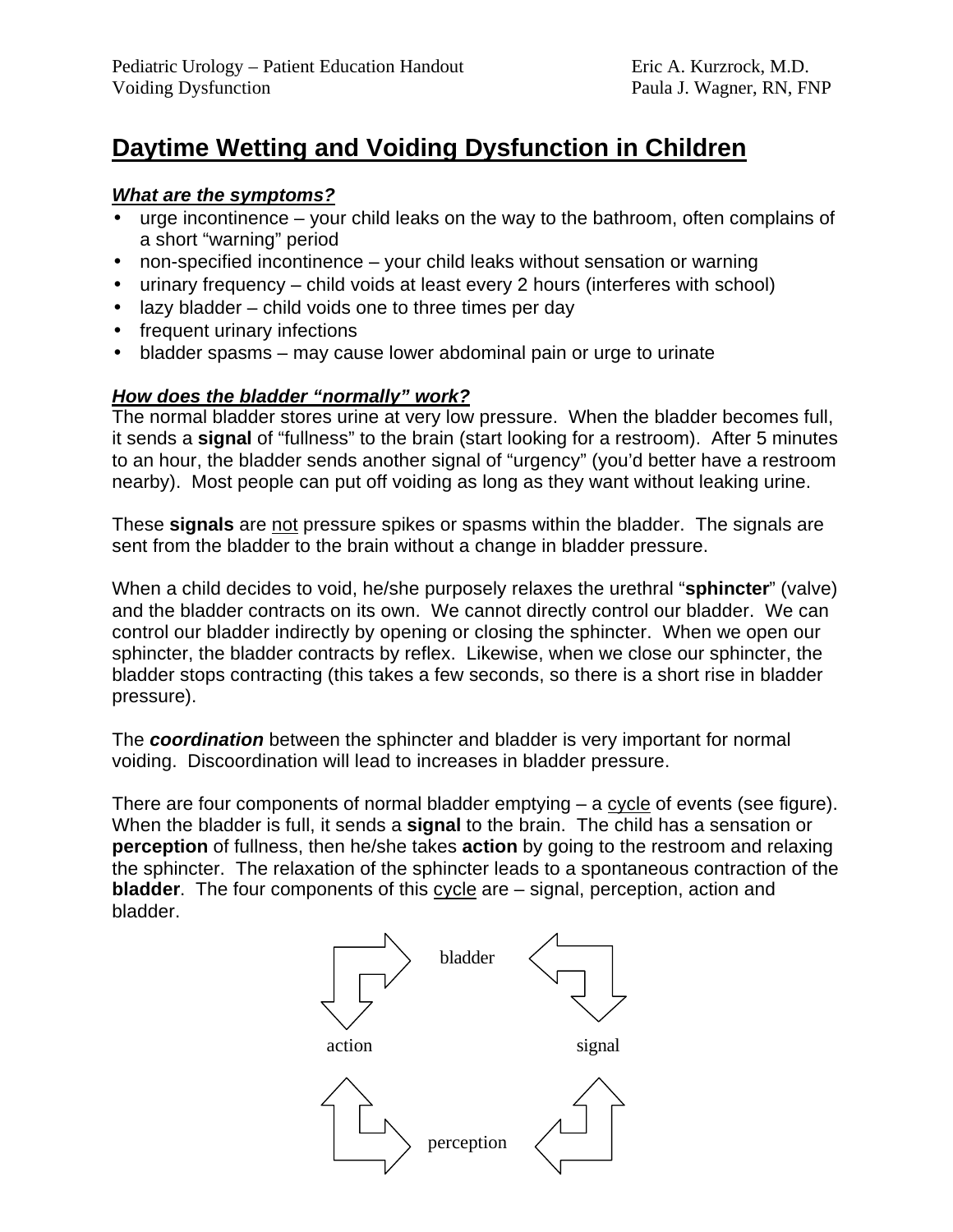### *What happens during voiding dysfunction?*

There are many causes of voiding dysfunction. An abnormality in one component of the voiding cycle can cause abnormalities in other components and perpetuate itself. Thus, voiding dysfunction is a cyclical problem that may worsen with treatment.

#### **Signal problems**

Abnormal bladders can send late signals, no signals or false signals.

- **Late signals:** Children will complain that the time period between the sensation of fullness and urgency was too short to allow for a restroom break. It is impossible to say whether this is a signal problem or a perception problem.
- **No signals:** This unusual problem is associated with the Lazy Bladder Syndrome (large bladder), to be discussed later.
- **False signals:** If your child has an unstable bladder, then it may be sending false signals. These may be associated with pressure spikes or spasms.

One element of diagnosing and treating voiding dysfunction is teaching your child to recognize these signals and/or suppressing false signals (pressure spikes) with medications.

#### **Perception problems**

This aspect is very difficult to study or explain. Perception abnormalities can be behavioral (under the child's control) or developmental (a skill not yet acquired). Have you ever yelled at your child and received no response? It's amazing! We can all hear what we want to hear. Similarly, a child can subconsciously affect his/her perception of bladder signals.

Children must learn to recognize the signals from the bladder. Even if your child has been properly potty trained, he/she can regress and learn abnormal voiding. One of the tenets of treating voiding dysfunction is to teach the child how to sense the bladder.

#### **Action problems**

- **No Action or Delayed Action:** The mind of a child is fascinating. Some children will purposely delay voiding because they are "too busy" playing or watching television. Or they don't want to leave the classroom. A common sign of fighting bladder spasms is the child crossing the legs or kneeling down upon the foot. These postures are performed in an attempt to suppress the bladder spasm or signal.
- **Frequent Action:** Some children act upon every bladder signal and void small amounts.
- **Discoordination between the bladder and sphincter:** Some children, consciously or subconsciously close their urethral sphincter while the bladder is contracting. This is a learned behavior that arises in response to pain, leakage or a bladder spasm.

When the bladder is not coordinated with the sphincter, the bladder will squeeze urine out when the sphincter is closed. This increased workload makes the bladder become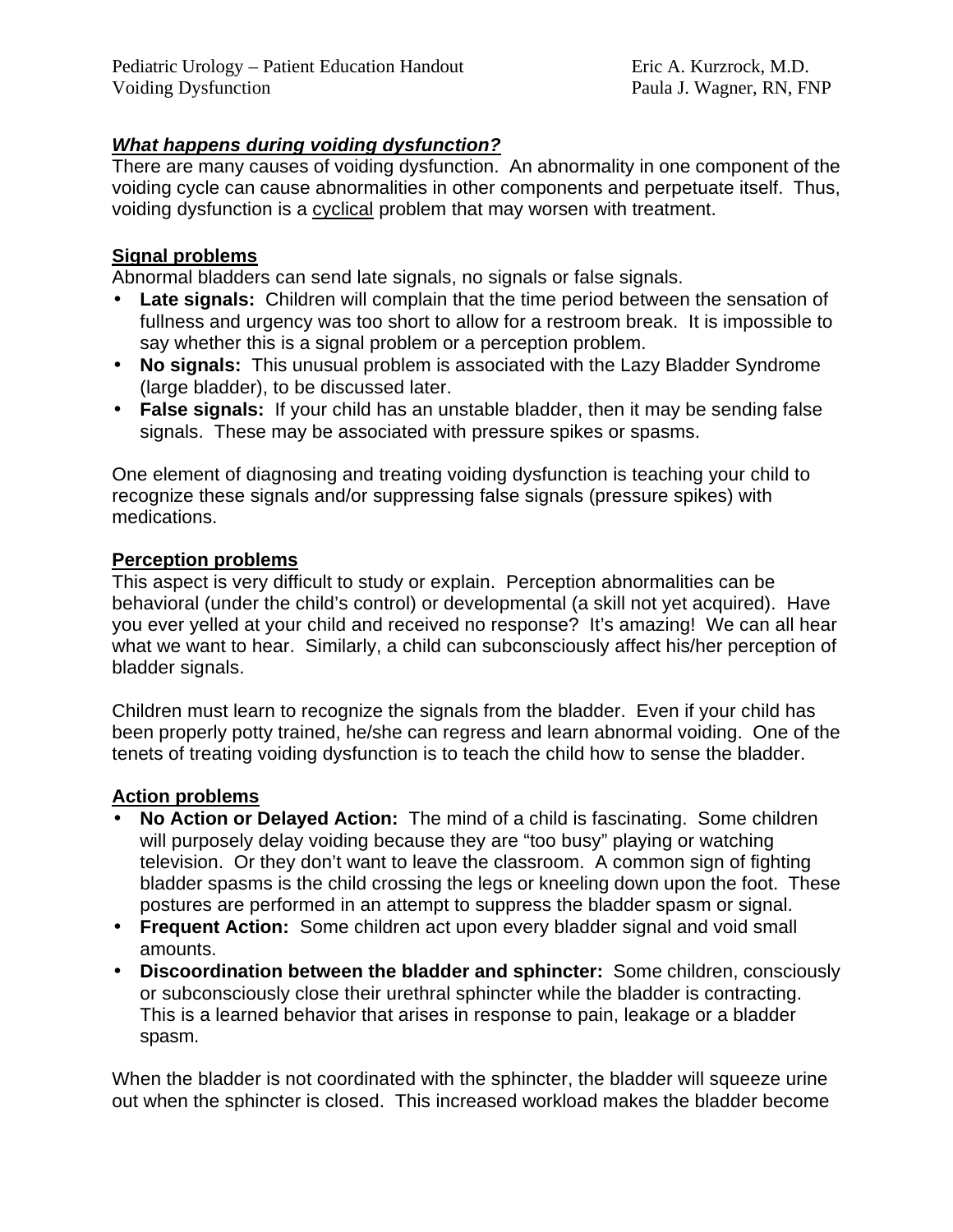muscular and thickened. This leads to an unstable bladder and infections, which can lead to more infections and more pain, and again more discoordination. This again is an example of a vicious cycle.

### **Bladder Problems**

The final component of voiding dysfunction is the bladder. A "bad" bladder becomes thickened (muscular) and has involuntary contractions (spasms) that can lead to leakage or pain. All the above problems – signal, perception and action – can be caused by a bad bladder. More importantly, these problems also cause the bad bladder. Thus, the vicious cycle.

Occasionally, we treat the bladder with relaxant medications, such as Ditropan, to suppress spasms.

# **Urinary Tract Infections (UTI)**

Many children with voiding dysfunction have a history of UTI. Quite often, UTIs are difficult to treat in children with dysfunctional voiding.

### *How does the normal bladder prevent infection?*

- Frequent emptying if there is no urine in the bladder, the bacteria have nowhere to grow
- Complete emptying –residual urine provides a home for bacteria
- Barrier to bacteria the lining of the bladder usually prevents penetration by bacteria
- Antibodies
- Prevent entry of bacteria girls and uncircumcised boys are at risk for UTI due to more bacteria around the urethral opening, proper hygiene is very important

### *How does voiding dysfunction lead to infection?*

Many children with voiding dysfunction do not empty their bladders completely, which leads to residual urine. Incomplete emptying can be due to "rushing" out of the restroom or due to discoordination.

### *Does a UTI change the work-up or treatment of voiding dysfunction?*

Absolutely. Any child who has had a UTI needs radiologic imaging of the bladder and kidneys to rule out anatomical causes of infection.

# **Bowel Dysfunction – Constipation**

Most children with voiding dysfunction have problems with constipation and/or stool incontinence. The function and control of the bowel is very similar to the bladder. The sphincter of the bowel and urethra are connected and share the same nerves. Quite often, we use the term "Dysfunctional Elimination Syndrome" instead of "dysfunctional voiding", because it more accurately describes the combined problems of the bowel and bladder.